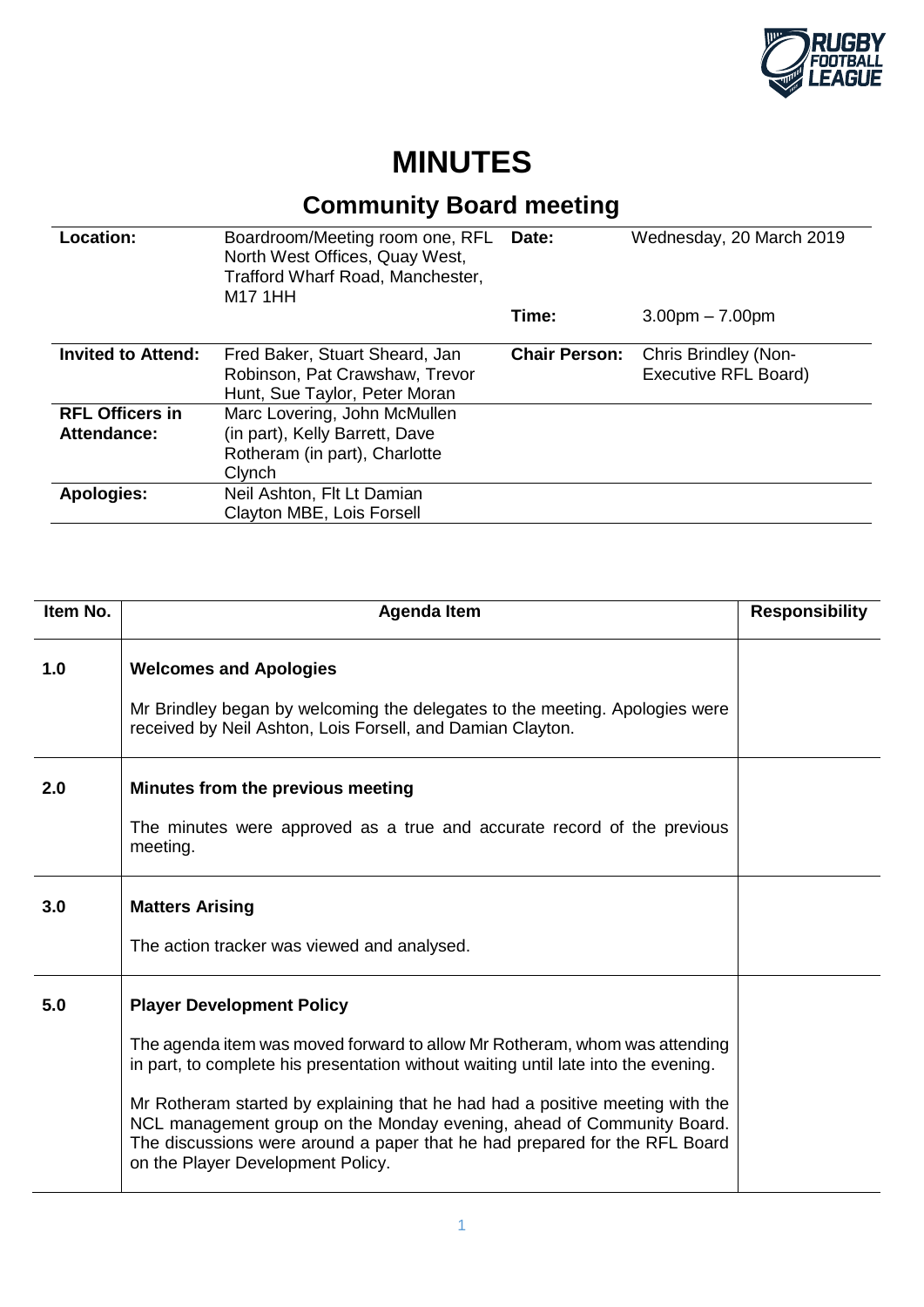|     | Academy licenses have been extended to fit in line with the end of the current<br>broadcast deal, and fits into the RLWC and Sport England cycles. The work on<br>the restructure will allow for better talent development to occur, with the plan<br>being to launch the new framework in 2020.                                                                                                                                                                                                                                                                                                                                   |  |
|-----|------------------------------------------------------------------------------------------------------------------------------------------------------------------------------------------------------------------------------------------------------------------------------------------------------------------------------------------------------------------------------------------------------------------------------------------------------------------------------------------------------------------------------------------------------------------------------------------------------------------------------------|--|
|     | The main ideas making up the competition framework beneath first grade will be:<br>Re-order of Academy Championship to Under-18s<br>$\bullet$<br>Reserve competitions for all (English) Super League Clubs, (English)<br>$\bullet$<br>Clubs with an existing licenced category 1 academy and any other clubs<br>who in the opinion of RFL meet specific criteria.                                                                                                                                                                                                                                                                  |  |
|     | The main idea is to give players more playing opportunities and game time,<br>through an amateur registration, which will allow the free movement of players<br>between the professional and community game. There will be amended<br>limitations attached to this, which are proposed as:<br>Allow registration of up to 10 amateur players per League 1 Club and up<br>$\bullet$<br>to 5 amateur players per Championship Club.<br>Superseded (and therefore abolishes) the ability for Clubs to register<br>$\bullet$<br>'Reserve Terms and Conditions' players. The rationale behind this is to<br>protect the Community Game. |  |
|     | Mr Rotheram explained that the paper would go to the Championship and<br>League 1 Regulatory Group in May. Mr Hunt suggested that an observer from<br>the Community Game attend this meeting to ensure that the Community Game<br>was protected.                                                                                                                                                                                                                                                                                                                                                                                   |  |
|     | Mr Lovering questioned whether the 10 or 5 players would count in terms of the<br>maximum 40 registrations Clubs are allowed. Mr Rotheram confirmed that any<br>amateur players would count as part of the registration numbers.                                                                                                                                                                                                                                                                                                                                                                                                   |  |
|     | Mr Hunt asked how this would be regulated and monitored. Mr Rotheram stated<br>that this will form the next steps within the process.                                                                                                                                                                                                                                                                                                                                                                                                                                                                                              |  |
|     | Mr Brindley questioned time stipulation in terms of commitment. Mr Rotheram<br>specified that they will currently be looking for a 1-year commitment from all<br>parties.                                                                                                                                                                                                                                                                                                                                                                                                                                                          |  |
|     | Mr Rotheram then went over the Academy Licencing proposal.                                                                                                                                                                                                                                                                                                                                                                                                                                                                                                                                                                         |  |
|     | Mr Brindley asked if there was a different way of doing things. Mr Rotheram<br>specified that there was the potential to be flexible in approach to this, but again<br>the proposal is at an early stage.                                                                                                                                                                                                                                                                                                                                                                                                                          |  |
| 7.0 | <b>HIVE</b>                                                                                                                                                                                                                                                                                                                                                                                                                                                                                                                                                                                                                        |  |
|     | As Mr Rotheram was also presenting on the HIVE platform, this agenda item<br>was moved ahead of scheduled time.                                                                                                                                                                                                                                                                                                                                                                                                                                                                                                                    |  |
|     | Mr Rotheram demonstrated his presentation to the Board using the HIVE<br>platform, so all had a visual representation of what the platforms capabilities are,<br>and how the platform may well look. HIVE will be accessed via Our League and<br>will be linked to Leaguenet where qualifications and training are recorded.                                                                                                                                                                                                                                                                                                       |  |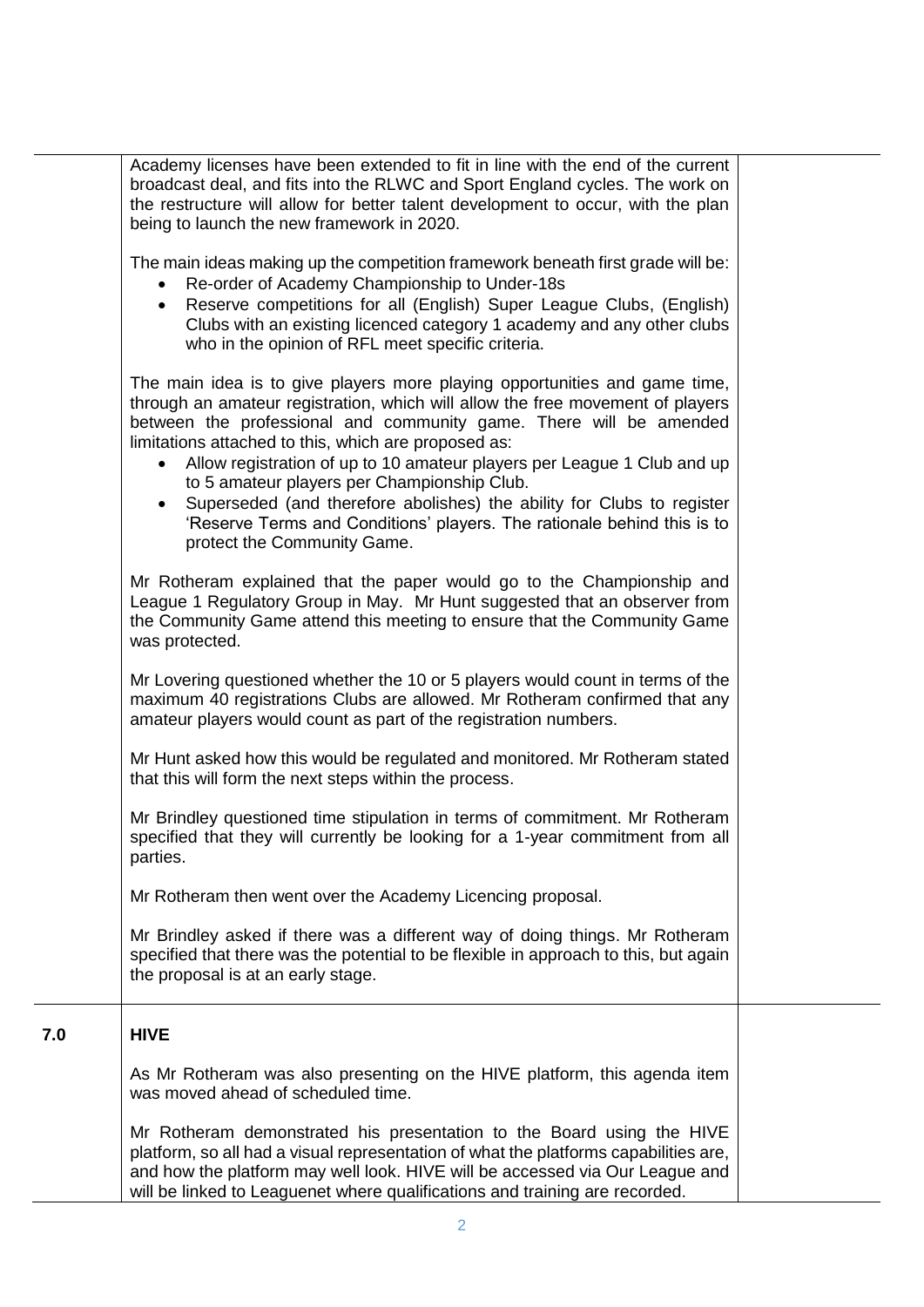|     | The online platform will be available via an app on phones or tablets, as well as<br>on desktop computers or laptops.                                                                                                                                                                                                                                                                                              |  |
|-----|--------------------------------------------------------------------------------------------------------------------------------------------------------------------------------------------------------------------------------------------------------------------------------------------------------------------------------------------------------------------------------------------------------------------|--|
|     | Mr Rotheram explained how the modules can be set up for any aspect of the<br>game from Match Officials to Coach Development, to Volunteers or Marketing.<br>The platforms will offer the chance to be collaborative, effective and efficient.                                                                                                                                                                      |  |
|     | Mr Brindley asked how much control will the RFL have over the different versions<br>of content put out across the app. Mr Rotheram explained that the layout, style<br>and feel of the platform will be consistent throughout each 'tile' or module.                                                                                                                                                               |  |
|     | Mr Moran asked if the introduction of HIVE will make qualifications cheaper for<br>coaches. Mr Rotheram explained that the app will be free to access at the start,<br>however payments for future content should be expected. Mr Brindley added<br>that entry level for all content should be free, but the more additional content<br>which people wish to access could in the future incur a membership cost.   |  |
|     | Mrs Robinson raised the issue of cost for the Community Game, would this be<br>accessible for all socio-economic participants. Mr McMullen commented that as<br>a Governing Body we are still cheaper than most other NGBs, and there is<br>funding available to subsidise these costs.                                                                                                                            |  |
|     | Mr Rotheram reiterated that with regards to the CPD qualification, the platform<br>will be used as a support tool. Mr Hunt asked whether the platform could be used<br>to reassess or re-educate coaches. Mr Rotheram replied that use of the platform<br>will be incentivised and recorded, through links to our LeagueNet system<br>alongside Our League.                                                        |  |
|     | Mr Baker commented that he thinks the platform will be ground-breaking for the<br>Community Game, especially in relation to the younger generations whom may<br>connect better to what the app can offer. He also asked what the potential was<br>to have a link to Club Matters within the platform. Mr Rotheram again reiterated<br>that the potential was there, yet the platform is still in the early stages. |  |
| 8.0 | <b>Match Officials</b>                                                                                                                                                                                                                                                                                                                                                                                             |  |
|     | Mr McMullen presented to the Board with an update on Match Officials, following<br>on from the away day in January.                                                                                                                                                                                                                                                                                                |  |
|     | Mr McMullen explained that a part-time Match Official Recruitment Officer has<br>been introduced, to create and implement a new strategy around Match Officials.<br>This will include the use of social media, technology and volunteers within the<br>game to drive forward growth.                                                                                                                               |  |
|     | Mr McMullen explained that quarterly reports would be made available to the<br>Board, as well as verbal updates being given at the relevant meetings.                                                                                                                                                                                                                                                              |  |
|     | Mr McMullen then gave a brief update on recruitment, including a huge increase<br>in the number of the female referees being recruited.                                                                                                                                                                                                                                                                            |  |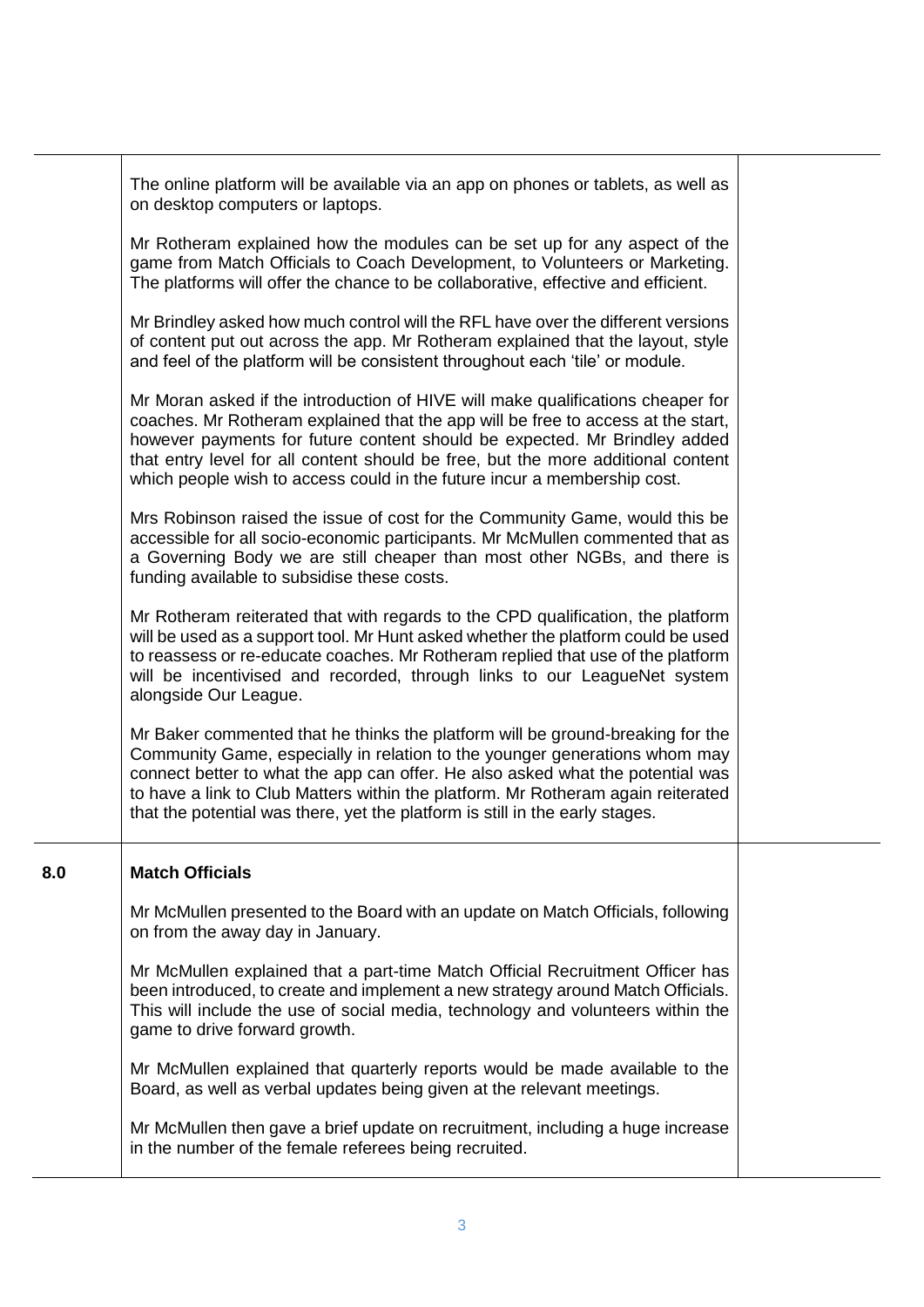| 4.0<br><b>Sport England Update</b>                                                                                                                                                                                                                                                                                                                |
|---------------------------------------------------------------------------------------------------------------------------------------------------------------------------------------------------------------------------------------------------------------------------------------------------------------------------------------------------|
| Mr Lovering presented to the Board a wider presentation around the work and                                                                                                                                                                                                                                                                       |
| priorities of the Development department.                                                                                                                                                                                                                                                                                                         |
| The Community Game currently has four strategic pillars in Sky Try, RLWC2021,<br>Sport England and Performance.                                                                                                                                                                                                                                   |
| Mr Brindley asked whether all pillars were connected to one another. Mr Lovering<br>explained that to a degree they are, but the issue is that we are tasked to deliver<br>specific objectives set (differently) for each pillar.                                                                                                                 |
| Mr Lovering also went into more detail to explain the target set by Sport England,<br>alongside our contractual and secondary indicators.                                                                                                                                                                                                         |
| The organisation chart for the wider Performance & Development Team was<br>Marc Lovering<br>shown, alongside a more detailed version of the Development Team. Ms<br>Robinson asked if a copy of this could be made available to the Community<br>Board, via their SharePoint. Mr Lovering agreed, and will make the updated<br>version available. |
| <b>Enjoy the Game</b><br>6.0                                                                                                                                                                                                                                                                                                                      |
| Ms Barrett presented to the Board with an update on the Enjoy the Game<br>Campaign.                                                                                                                                                                                                                                                               |
| Ms Barrett explained the background to why Enjoy the Game was being<br>launched, and the aims of the refreshed campaign. Community Clubs will be<br>able to access marketing materials which can emphasis the campaign to all, as<br>well as workshops focusing on Positive Coaching, Parents and Clubs.                                          |
| The Game Day Manager course will be delivered via the HIVE platform.                                                                                                                                                                                                                                                                              |
| Mrs Robinson asked when this course would be going live. Ms Barrett explained<br>it would be available through HIVE from the end of April.                                                                                                                                                                                                        |